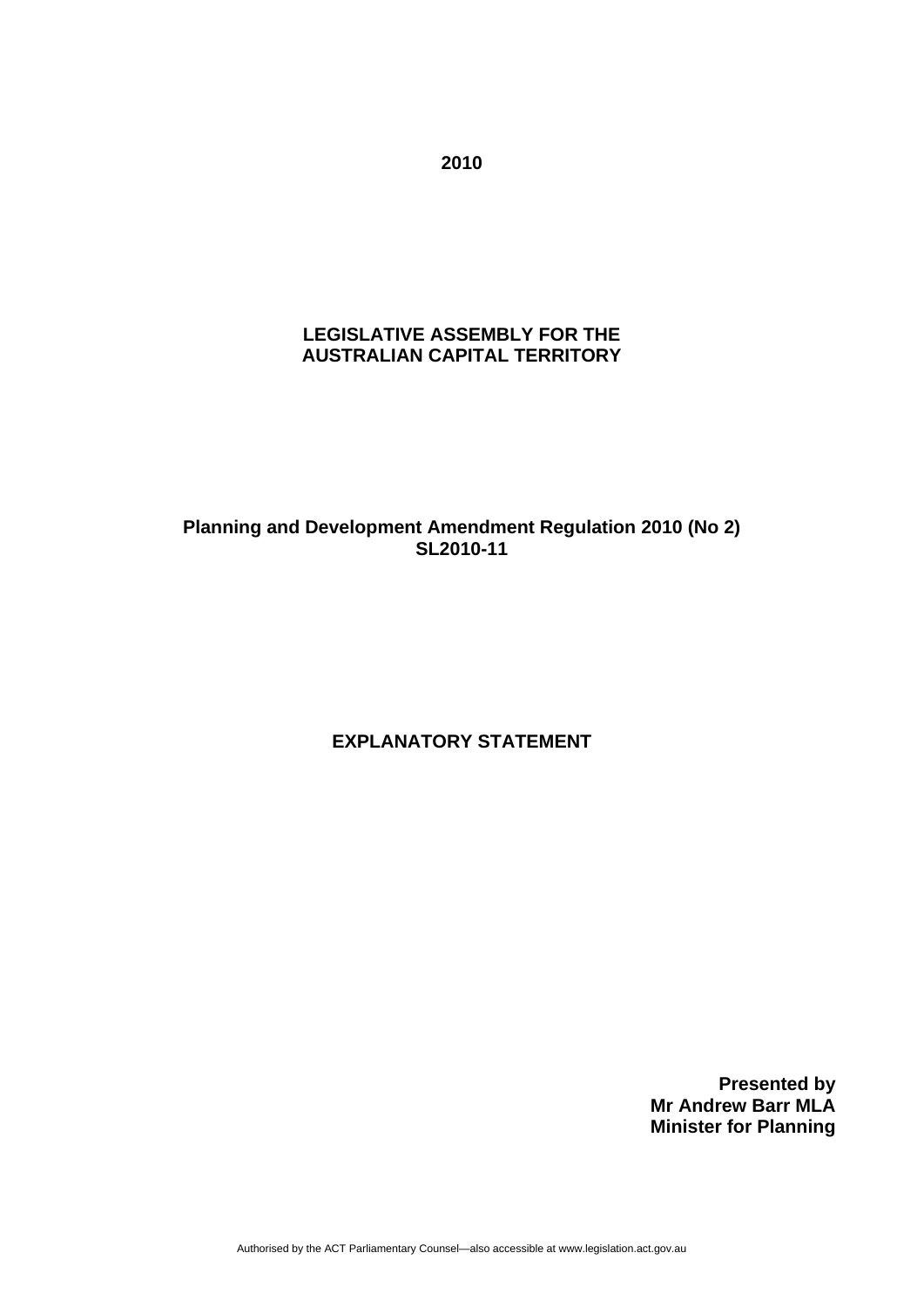This Explanatory Statement relates to the *Planning and Development Amendment Regulation 2010 (No 2)* (the amending regulation).

# **Background**

The purpose of the amending regulation is to omit section 36 from Part 3.3 of the *Planning and Development Regulation 2008* (the regulation).

The *Planning and Development Act 2007* (the Act) commenced on 31 March 2008 and introduced, amongst other things, leading practice for the assessment of development applications. Through monitoring during the initial implementation phase, and in consultation with Government, Agencies, industry and the community, a number of modifications were made to the Act and the regulation in order to respond to issues identified.

The Act modifications were made through the regulation making power in section 429 of the Act. Section 431 of the Act requires section 429 and regulations made under section 429 to cease two years after the commencement of the Act (i.e. two years after 31 March 2008). Section 429 and the regulations under this section are not saved by section 88 of the *Legislation Act 2001* (because of the exception in section 88(2) of the Legislation Act).

Section 21 of *Planning and Development Amendment Regulation 2008 (No.3),* SL 2008 - 33, modified the Act to insert a new section 198C as follows:

#### **198C When development approvals do not require amendment**

(1) This section applies if—

(a) the planning and land authority has given development approval for a development application; and

(b) the development is changed so that it is not covered by the approval.

(2) A regulation may prescribe the circumstances in which a development in accordance with the changed development is taken to be in accordance with the development approval.

Section 198C applies in the situation where a development is authorised by a development approval but the actual development as built (or part built) turns out to exceed some of the dimension parameters in the development approval. If the built form exceeds the approval parameters but is still within the circumstances prescribed in the regulation, the building is deemed to still comply with the requirements of the development approval and a new or amended approval is not required. Similarly, if the building includes a new feature outside the terms of the development approval (such as a new door or window) and the new feature is authorised under a regulation, then again the building is deemed to comply with the approval. For example, if the building is a class 1 building (eg a house) and the internal arrangement of the house's walls, ceilings, kitchen and bathroom fitouts are varied so they are outside the terms of the development approval, the building is deemed to comply with the approval if the variation is authorised under 198C. The provision effectively permits the regulation to exempt specified matters from requiring a development approval amendment in the same way as the existing regulations exempt specified matters from requiring development approval.

The regulations to accompany new section 198C were also inserted by Planning and Development Amendment Regulation 2008 (no.3) SL 2008-33. Section 5 inserted a new Part 3.3 in the regulation comprised of sections 35 and 36. Section 35 set out the